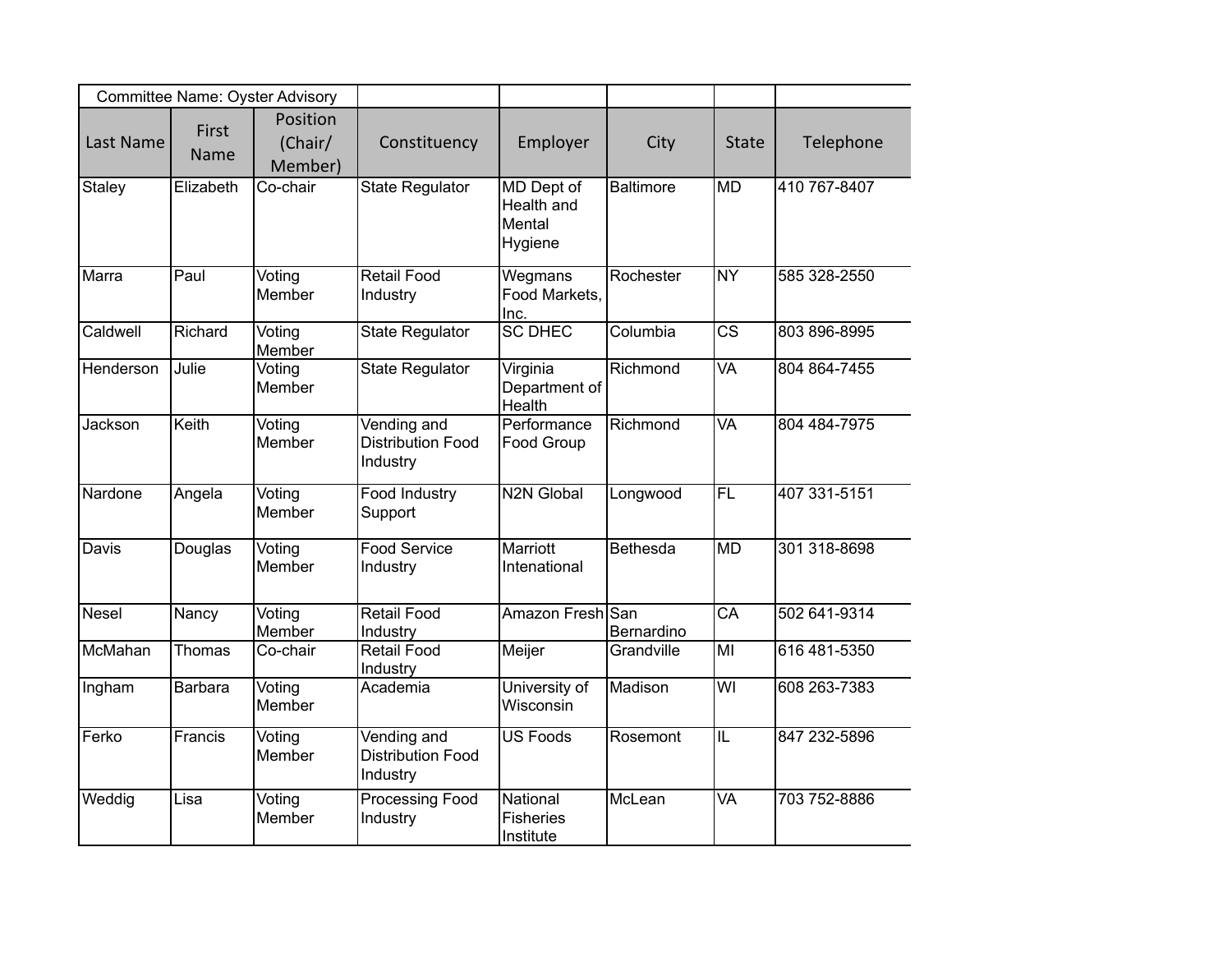| 512 944-7405 |
|--------------|
|              |
| 617 983-6754 |
|              |
|              |
| 630 605-3022 |
|              |
|              |
| 303 902-4372 |
|              |
|              |
|              |
|              |
| 617 689-4090 |
| 202-442-9039 |
|              |
|              |
|              |
|              |
| 818 902-4468 |
|              |
|              |
| 360 236-3305 |
|              |
|              |
| 417 864-1424 |
|              |
|              |
|              |
|              |
| 928 638-7355 |
|              |
|              |
|              |
|              |
|              |
|              |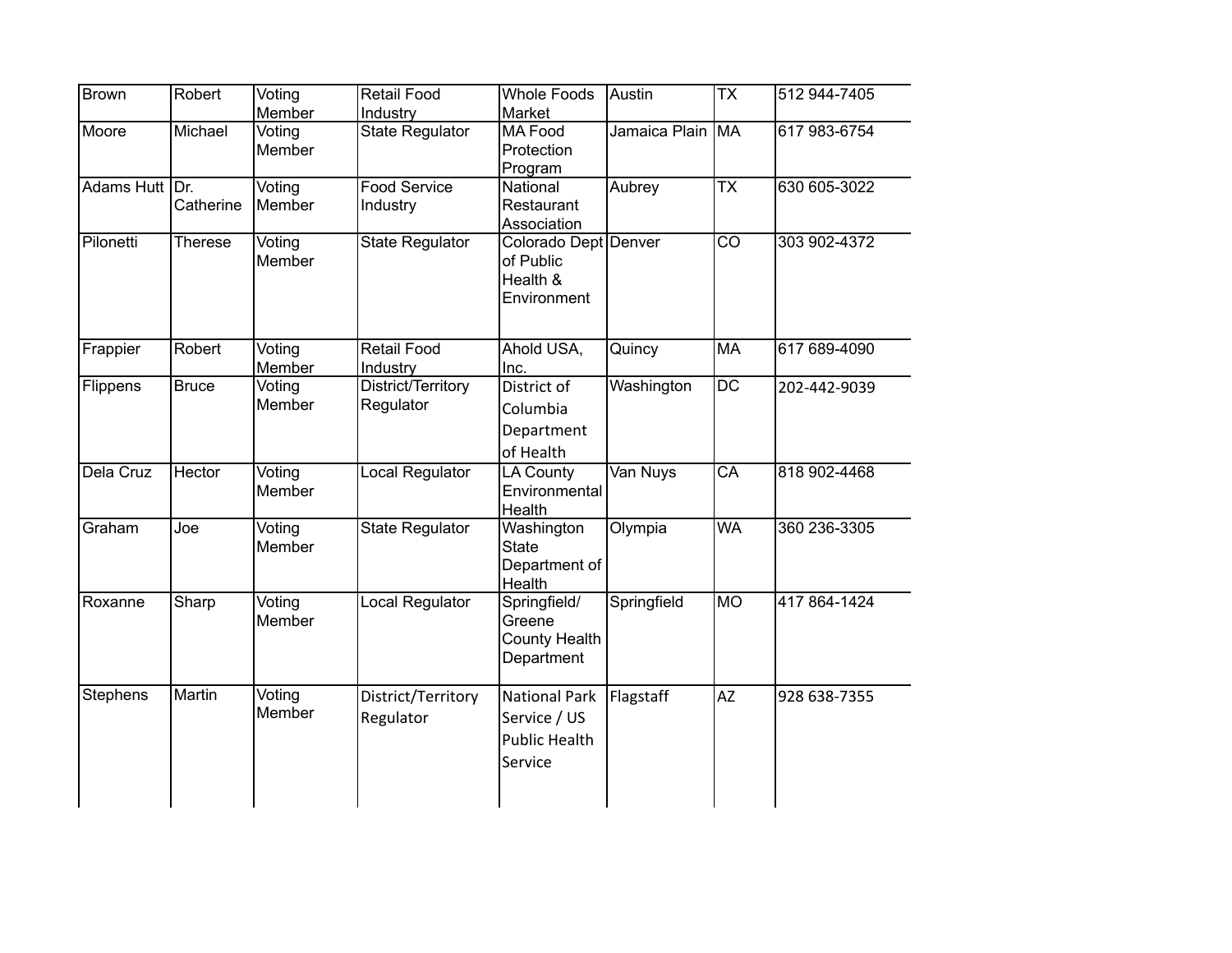| Plunkett      | Davie        | Voting<br>Member | Consumer                        | Center for<br>Science in the<br>Public Interest | Washington          | DC        | (202) 777-8319 |
|---------------|--------------|------------------|---------------------------------|-------------------------------------------------|---------------------|-----------|----------------|
|               |              |                  |                                 |                                                 |                     |           |                |
| Ewell         | Harold       | Non-Voting       | <b>Food Industry</b><br>Support | <b>N2N Global</b>                               | Longwood            | IFL       | 412 418-7018   |
| Hails         | <b>Steve</b> | Non-Voting       | Food Industry<br>Support        | Sealed Air                                      | <b>Castle Rock</b>  | lco       | 303 910-5571   |
| Puente        | Eric         | Non-Voting       | Retail Food<br>Industry         | <b>Whole Foods</b><br>Market                    | Austin              | <b>TX</b> | 512 415-6617   |
| <b>Newton</b> | Anna         | Non-Voting       | Federal Regulatory CDC          |                                                 |                     |           | 404-639-2839   |
| Cartagena     | Mary         | Non-Voting       | Federal<br>Regulatory           | <b>IFDA</b>                                     | <b>College Park</b> | MD        | 240-402-2937   |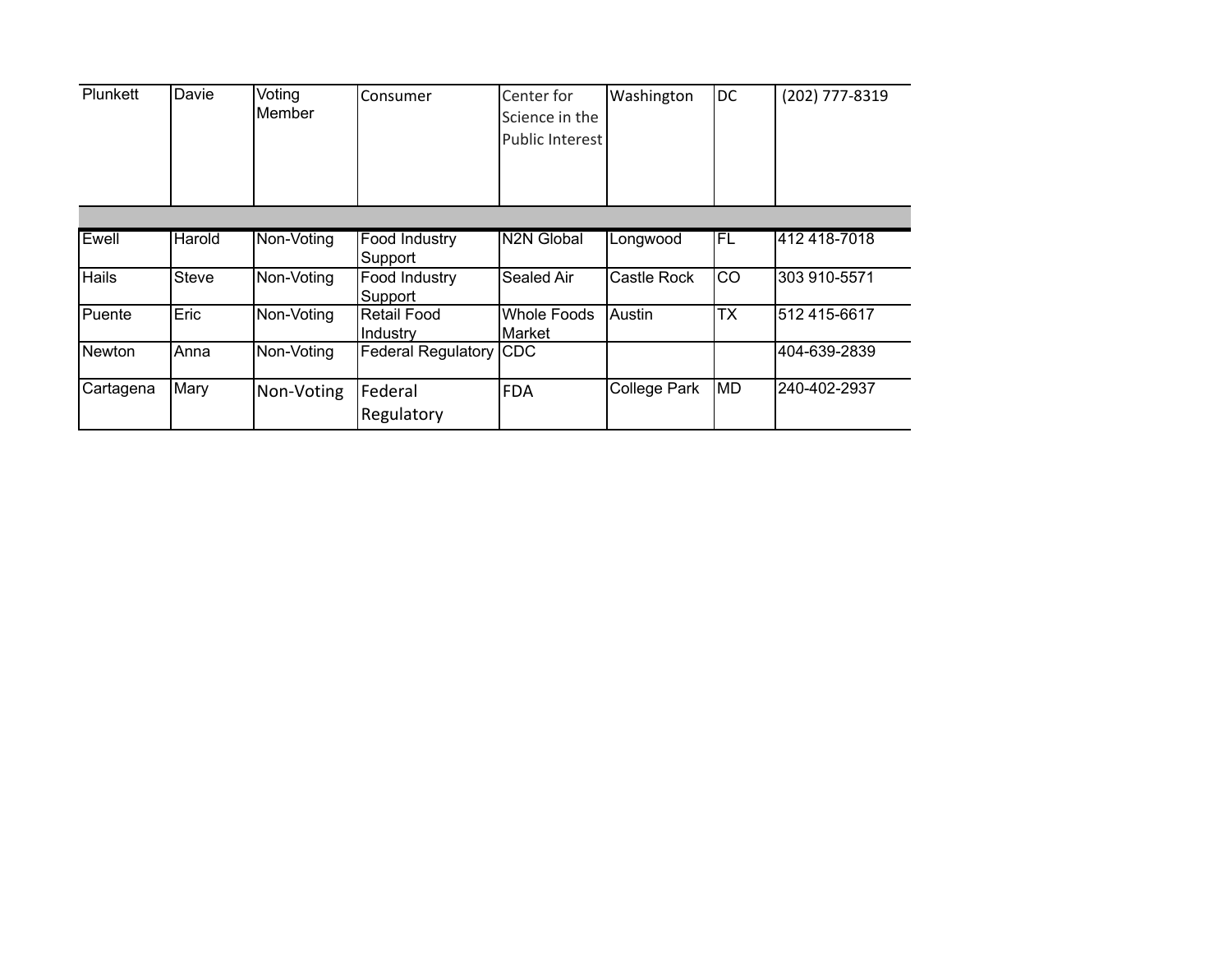| Email                            |
|----------------------------------|
| lisa.staley@maryland.gov         |
| paul.marra@wegmans.com           |
| caldwert@dhec.sc.gov             |
| julie.henderson@vdh.virginia.gov |
| keithjackson@pfgc.com            |
| anardone@us.n2nglobal.com        |
| douglas.davis@marriott.com       |
| nesnancy@amazon.com              |
| thomas.mcmahan@meijer.com        |
| bhingham@wisc.edu                |
| frank.ferko@usfoods.com          |
| lweddig@nfi.org                  |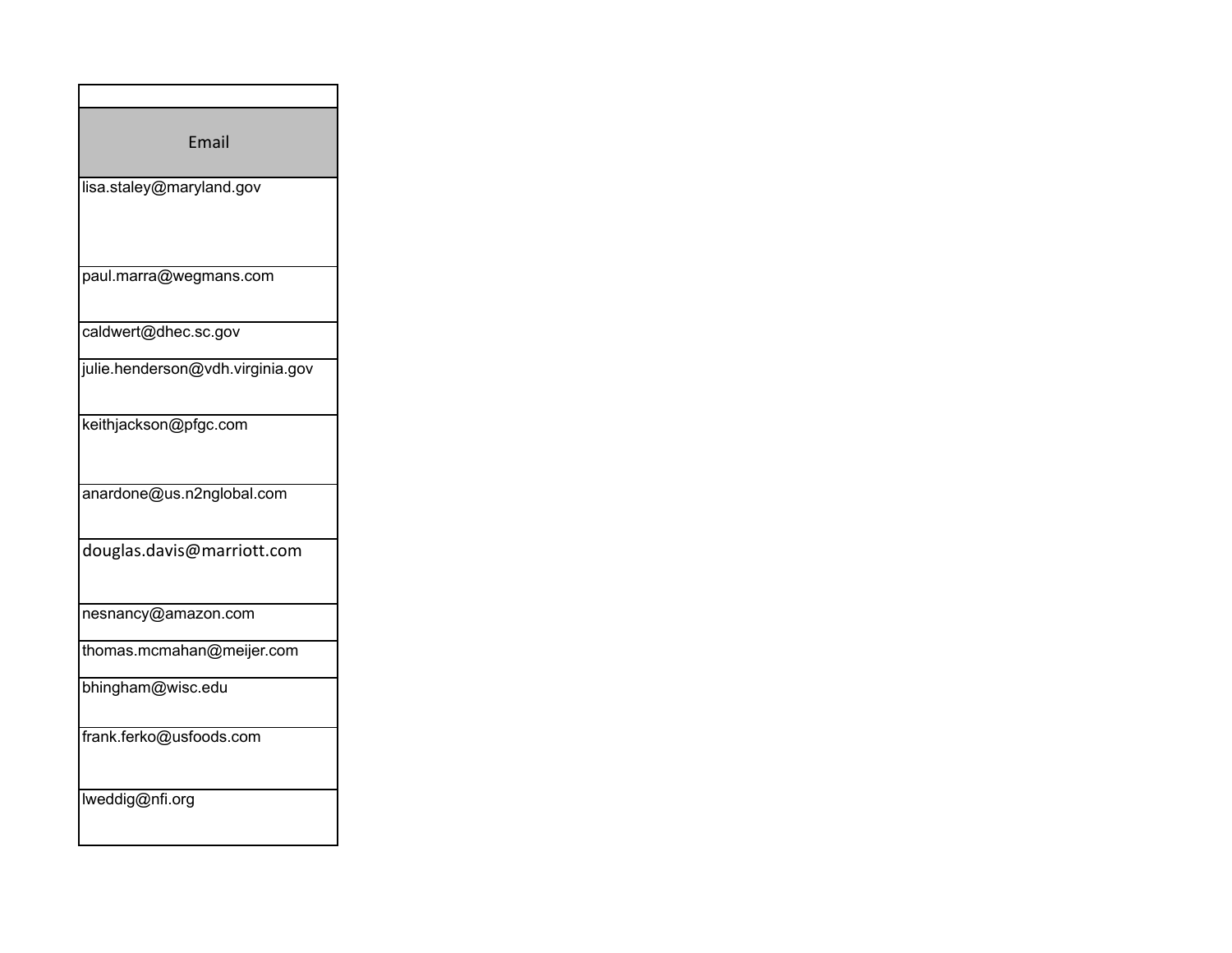| robert.brown@wholefoods.com   |  |
|-------------------------------|--|
| michaelmoore921b@gmail.com    |  |
| cadams@rdrsol.com             |  |
| therese.pilonetti@state.co.us |  |
| rfrappier@aholdusa.com        |  |
| bruce.flippens@dc.gov 2016    |  |
| hsdelacruz@gmail.com          |  |
| joe.graham@doh.wa.gov         |  |
| rsharp@springfieldmo.gov      |  |
| martin_stephens@nps.gov       |  |